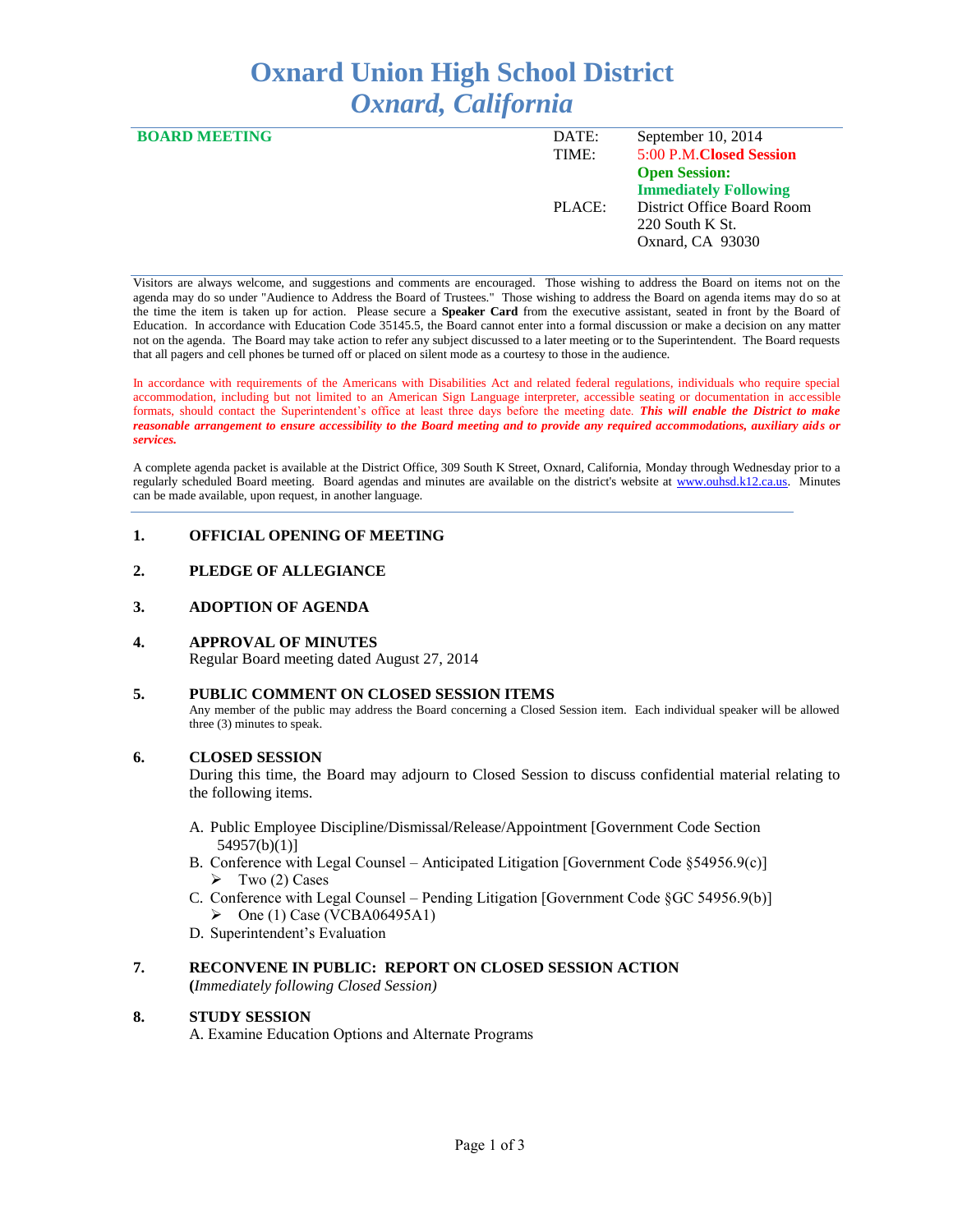Board Meeting Agenda September 10, 2014

#### **9. AUDIENCE TO ADDRESS BOARD OF TRUSTEES**

Those persons wishing to address the Board may do so at this time by completing a Speaker Card. All comments are to be directed to the Board President. Individual speakers shall be allowed three (3) minutes to address the Board on each agenda or non-agenda item. With Board consent, the President may increase or decrease the time allowed for public presentation, depending on the topic and the number of persons wishing to be heard. The President may take a poll of speakers for or against a particular issue and may ask that additional persons speak only if they have something new to add. Please refer to the complete text of Oxnard Union High School District Board Policy 9323: *Procedures for Communicating with the Board of Trustees.*

#### **10. BOARD MEMBERS' REPORTS AND COMMUNICATIONS**

#### **11. SUPERINTENDENT'S REPORTS**

A. General Report: Gabe Soumakian, Ed.D. B. Opening of the School Year – Gabe Soumakian, Ed.D.

#### **12. REPORTS TO THE BOARD**

A. Student Representative to the Board – Sierra Kavon

B. Rancho Campana Board Report – William Dabbs

#### **13. PUBLIC HEARING ITEM**

A. Williams Act – Sufficient Textbook and Instructional Materials

#### **14. CONSENT CALENDAR**

- A. Consideration of Approval of 2013-2014 Education Protection Account (EPA) Spending
- B. Consideration of Approval of the Disposal of Surplus Property, August 1 September 1, 2014
- C. Consideration of Approval of Purchase Orders and Direct Pays, August 14 27, 2014
- D. Consideration of Approval of Non-Public School Placement for Student Case Numbers 1-9, according to the Recommendation of the Student's IEP Team and the Director of Special Education
- E. Consideration of Approval of Certificated and Classified Personnel
- F. Consideration of Preliminary Approval of Out of State/Country Fieldtrip; Pacifica High School Cheer Team to Las Vegas, NV, February 19-22, 2015; National Cheer Competition
- G. Consideration of Approval of Teacher and Special Education Intern Agreement Between Azusa Pacific University and Oxnard Union High School District
- H. Consideration of Approval of Memorandum of Understanding between Oxnard Union High School District and the Oxnard Harbor District

#### **15. ACTION ITEMS**

- A. Consideration of Approval of Revision of Resolution No. 14-40, Resolution Closing Fund 407, Special Reserve Fund for Capital Outlay Projects
- B. Consideration of Approval of Revision of Resolution No. 14-41, "GANN" Limit
- C. Consideration of Adoption of New Board Policy and Administrative Regulation 3516, Emergencies and Disaster Preparedness Plan, *First Reading*
- D. Consideration of Adoption of New Board Policy 5020 and Administrative Regulation 5020 Parents Rights and Responsibilities, [First Reading]
- E. Consideration of Adoption of 21st Century Learning & Innovation Board Policy Revisions [First Reading]
	- $\geq 5113$  Absences and Excuses
	- 5146 Married/Pregnant/Parenting Students
- F. Consideration of Approval of Resolution #14-44 Proclaiming September 17, 2014 as Constitution Day
- G. Consideration of Adoption of Resolution #14-45 regarding Sufficiency of Textbooks or Instructional Materials –Williams Act
- H. Consideration of Adoption of Administrative Regulation 4031 Complaints Concerning Discrimination in Employment [Second Reading]